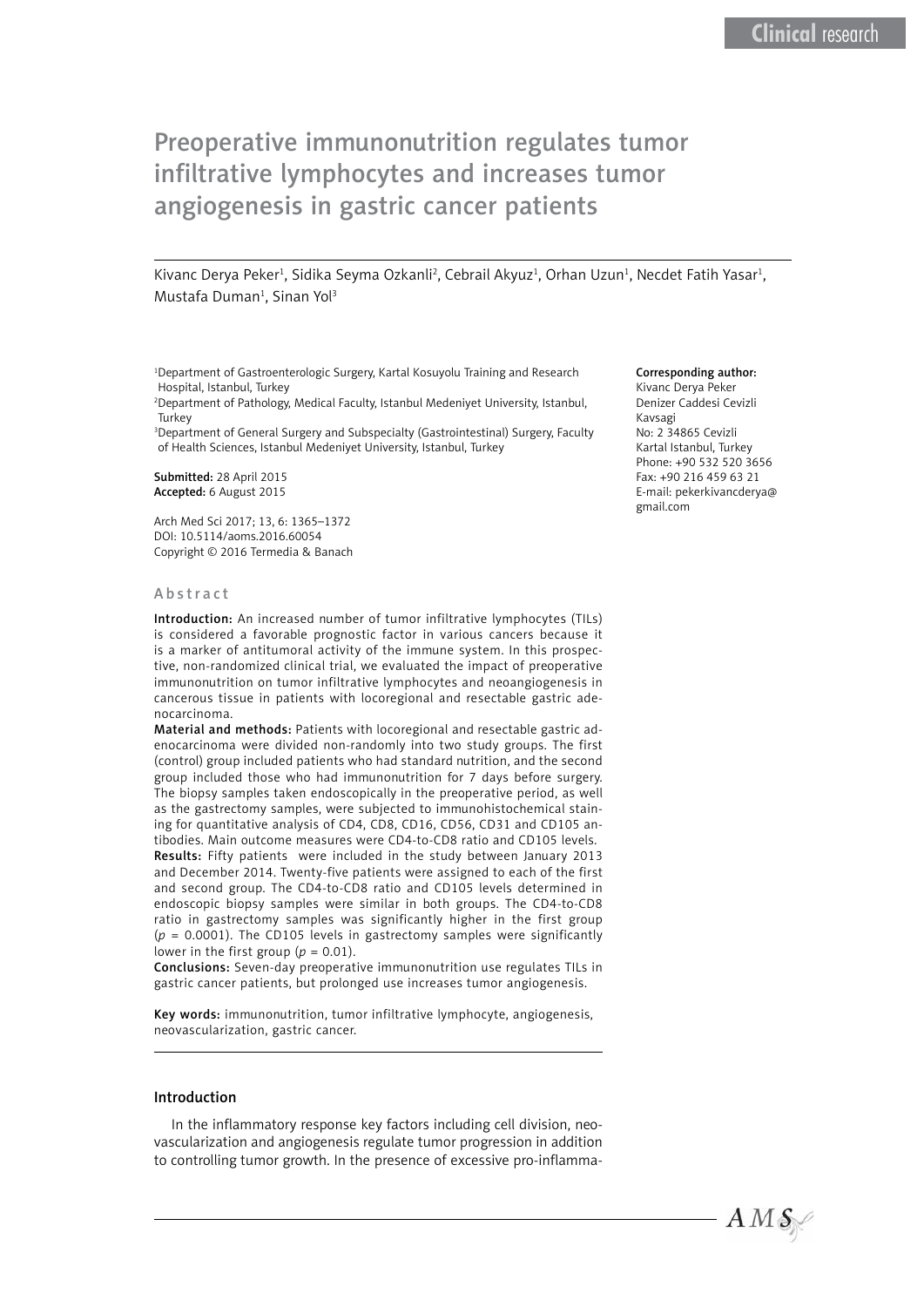tory cytokines, neovascularization develops and rapid tumor growth occurs when the balance of pro-inflammatory and anti-inflammatory cytokines is disturbed.

The common consideration in the use of immunonutrition in patients with cancer is to regulate the host's immune response and to control cancer by using the potential immune system present in the host against the tumor to inhibit malnutrition. It is difficult, however, to interpret the observed effects. In this study, we aimed to evaluate the effect of immunonutrition on TILs and neo-angiogenesis.

# Material and methods

The study was designed as a single-center, open label, prospective non-randomized clinical trial. The study was initiated after the approval of the institutional review board. Patients who were diagnosed with gastric tumor between January 2013 and December 2014 were recruited for the study. After the diagnostic work-up and preoperative staging had been completed, patients who were found to have locoregional and resectable gastric adenocarcinoma according to the NCCN Clinical Practice Guidelines in Oncology for Gastric Cancer were included in the study.

All patients were informed about the study and were requested to sign an informed consent form.

To exclude severe malnutrition, all patients were initially evaluated with anthropometric methods including deviation from ideal body weight, total weight loss within the last 3 months and body mass index.

All patients were hospitalized seven days before surgery. Patients in the first or control group were given a regular diet without any nutritional support, whereas those in the second group had immuno-modulating substrates in addition to the regular diet. For this purpose, patients in the second group were given 237 ml of Impact RTD (Nestle, Istanbul, Turkey) solution, which was given three times a day. Impact RTD (Nestle, Istanbul, Turkey) solution contains arginine, omega-3 fatty acids and nucleotides.

The endoscopic biopsy materials obtained at the initial gastroscopy and the gastrectomy specimens were fixed with formalin, alcohol, xylol and liquid paraffin for 15 h. Afterwards the specimens were embedded in paraffin blocks, which were then sliced into 2–4 micron cross-sections with a microtome (Thermo Finesse ME+). All pathological preparations were subjected to conventional



Figure 1. The intraepithelial tumor infiltrative lymphocytes within the tumor are in gastric cancer demonstrated through immunohistochemical staining (brown-stained cells):  $A - CD4 +$  stained cells,  $B - CD8 +$  stained cells,  $C$  – CD16 + stained cells,  $D$  – CD56 + stained cells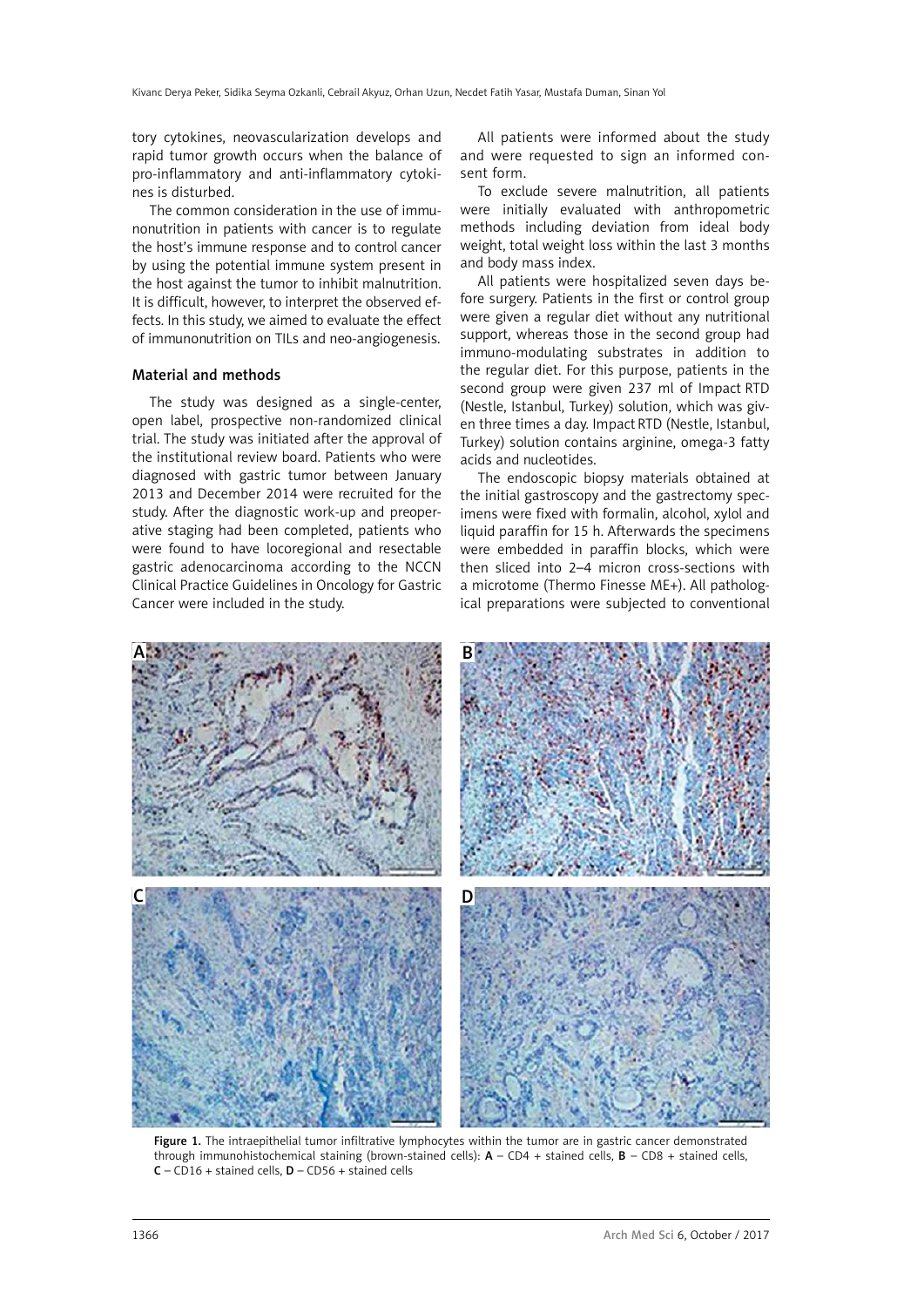staining with hematoxylin-eosin in a fully automated staining device (Leica ST5020, Nussloch, Germany) as well as to immunohistochemical staining with CD4, CD8, CD16, CD56, CD31 and CD105 mouse monoclonal antibody (Novocastra, Leica Biosystems, Newcastle Upon Tyne, United Kingdom) in an immunohistochemical staining device. Product and producer appear to be muddled) in four different dilutions (1/20, 1/20, 1/80, 1/1, 1/50 and 1/50, respectively).

After the procedures were completed, the hematoxylin-eosin-stained preparations were examined for histopathological diagnosis (Figures 1–3).

The immunohistochemically stained samples were examined under a light microscope (Olympus BX-51). The assessment focused on tumor ar-



Figure 2. The endothelial cells within the gastric malignant tumor demonstrated immunohistochemical staining with antibodies against CD31 (brown-stained cells) (the most intensely stained samples are presented). Before standard nutrition (A), after standard nutrition (B), before immunonutrition (C), after immunonutrition (D)



Figure 3. The endothelial cells within the gastric malignant tumor demonstrated immunohistochemical staining with antibodies against CD105 (brown-stained cells) (the most intensely stained samples are presented). After standard nutrition (A), after immunonutrition (B)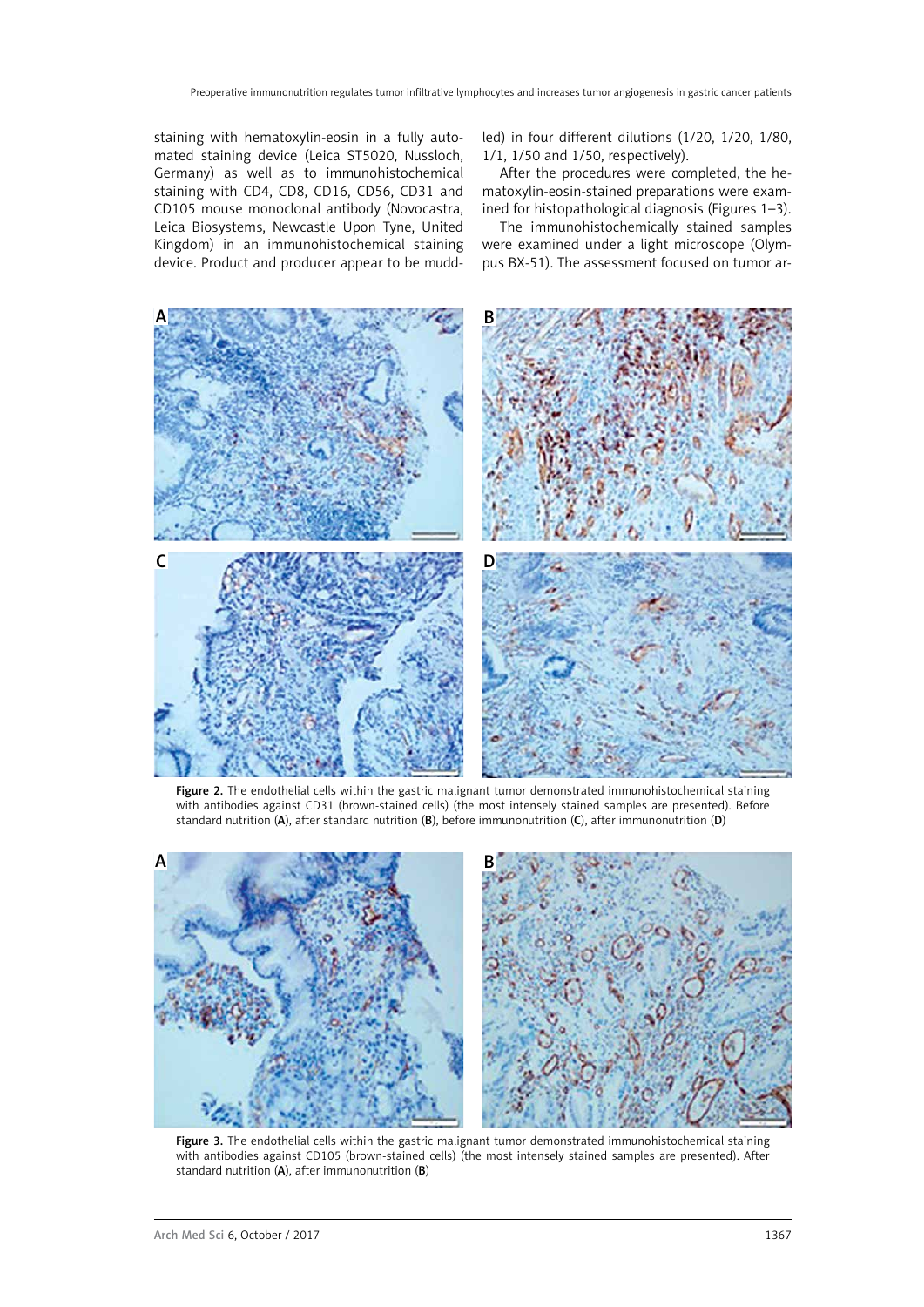eas and ulcers and ulcer floor areas were excluded from the evaluation. For each immunohistochemically stained tissue, the tumor infiltrating lymphocytes and vessels were counted in 5 different areas under 400× magnification. Only the intraepithelial lymphocytes within the tumor area were accepted as tumor infiltrating lymphocytes. Since immunoreactivity was observed also in the tumor epithelium during the evaluation of CD4, only the cells in lymphocyte morphology were counted.

# Statistical analysis

The statistical analyses were performed using the NCSS (Number Cruncher Statistical System) 2007 Statistical Software (Utah, USA) package. The data were evaluated using definitive statistical methods (mean, standard deviation, median, interquartile range) as well as the independent *t*-test to compare paired groups of variables showing a normal distribution, the Mann-Whitney *U* test to compare paired groups of variables not showing a normal distribution, and the  $\chi^2$  test to compare the qualitative data. The results were evaluated at the significance level of *p* < 0.05.

Results

No statistically significant differences were found between the standard nutrition and immunonutrition groups in terms of mean age, gender

Table I. Demographics and stage\*

distribution, surgery type, differentiation distribution, T stage, N stage or TNM stages (Table I). No statistically significant differences were found between the standard nutrition and immunonutrition groups in terms of the numbers of removed lymph nodes and the numbers of metastatic lymph nodes (Table II). No statistically significant differences were found between the standard nutrition and immunonutrition groups in terms of endoscopic biopsy CD4, CD8, CD16, CD56, CD4/CD8, CD31 and CD105 values (Table III). No statistically significant differences were found between the standard nutrition and immunonutrition groups in terms of CD4, CD8, CD16, CD56 and CD31 values of the surgical pieces ( $p > 0.05$ ).

The CD4/CD8 values of the surgical pieces were significantly higher in the standard nutrition group than in the immunonutrition group  $(p = 0.0001)$ . The CD105 values of the surgical pieces were significantly lower in the standard nutrition group than in the immunonutrition group (*p* = 0.01) (Table IV).

# Discussion

The guideline on enteral nutrition in surgery published by the European Society for Clinical Nutrition and Metabolism (ESPEN) in 2006 states that pre-operative use of oral nutrition support enhanced with immunomodulating agents reduc-

| Parameter       |                | Immunonutrition |              | <b>Standard nutrition</b> |              | P-value |
|-----------------|----------------|-----------------|--------------|---------------------------|--------------|---------|
| Age             |                |                 | 57.92 ±10.35 |                           | 59.12 ±13.32 |         |
| Gender          | Male           | 16              | 64.00%       | 12                        | 48.00%       | 0.254   |
|                 | Female         | 9               | 36.00%       | 13                        | 52.00%       |         |
| Surgery         | Distal         | 16              | 64.00%       | 17                        | 68.00%       | 0.765   |
|                 | Total          | 9               | 36.00%       | 8                         | 32.00%       |         |
| Differentiation | G <sub>2</sub> | 9               | 36.00%       | 8                         | 32.00%       | 0.765   |
|                 | G <sub>3</sub> | 16              | 64.00%       | 17                        | 68.00%       |         |
| T               | T <sub>2</sub> | 6               | 24.00%       | 11                        | 44.00%       | 0.136   |
|                 | T <sub>3</sub> | 19              | 76.00%       | 14                        | 56.00%       |         |
| N               | N <sub>0</sub> | 10              | 40.00%       | 10                        | 40.00%       | 0.983   |
|                 | N <sub>1</sub> | 6               | 24.00%       | 5                         | 20.00%       |         |
|                 | N <sub>2</sub> | 6               | 24.00%       | $\overline{7}$            | 28.00%       |         |
|                 | N3a            | 3               | 12.00%       | 3                         | 12.00%       |         |
| Stage           | 1B             | 3               | 12.00%       | 6                         | 24.00%       | 0.503   |
|                 | 2A             | 9               | 36.00%       | 5                         | 20.00%       |         |
|                 | 2B             | 5               | 20.00%       | 8                         | 32.00%       |         |
|                 | 3A             | 5               | 20.00%       | 3                         | 12.00%       |         |
|                 | 3B             | 3               | 12.00%       | 3                         | 12.00%       |         |

*\*Independent t test –* χ*<sup>2</sup> .*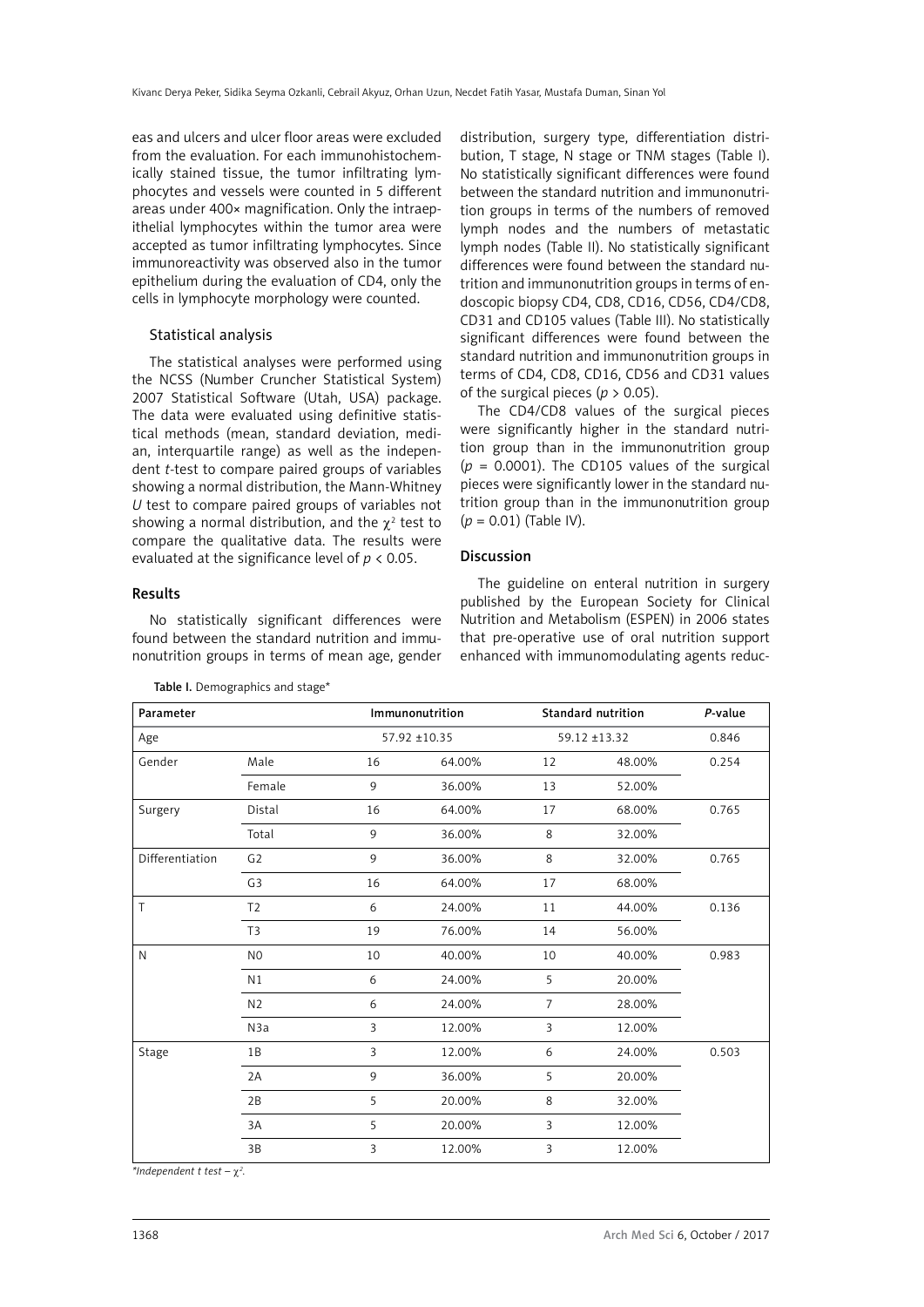| Parameter                  |               | Immunonutrition | Standard nutrition | P-value |  |
|----------------------------|---------------|-----------------|--------------------|---------|--|
| Number of removed lymph    | $Mean \pm SD$ | $24.84 + 5.68$  | $24.96 + 5.62$     | 0.907   |  |
| nodes                      | Median (IOR)  | $25(19.5-29.5)$ | $25(19.5-29)$      |         |  |
| Number of metastatic lymph | $Mean \pm SD$ | $3 + 3.71$      | $2.32 + 3.41$      | 0.446   |  |
| nodes                      | Median (IOR)  | $1(0-6)$        | $1(0-4.5)$         |         |  |

Table II. Lymph nodes\*

*\*Mann-Whitney U test.*

# Table III. Endoscopic biopsy results\*

| Variable        |               | Immunonutrition   | <b>Standard nutrition</b> | P-value |
|-----------------|---------------|-------------------|---------------------------|---------|
| CD4             | $Mean \pm SD$ | 22.88 ±13.46      | 18.72 ±10.66              | 0.256   |
|                 | Median (IQR)  | $25(10-32.5)$     | $17(10.5-23.5)$           |         |
| CD <sub>8</sub> | $Mean \pm SD$ | $17.2 + 9.94$     | $15.64 \pm 7.27$          | 0.606   |
|                 | Median (IQR)  | $15(7-25)$        | $15(10-20.5)$             |         |
| CD16            | $Mean \pm SD$ | $1 + 3.23$        | $0.84 \pm 1.8$            | 0.238   |
|                 | Median (IQR)  | $0(0-0)$          | $0(0-1)$                  |         |
| CD56            | $Mean \pm SD$ | $0.2 \pm 0.71$    | $0.24 \pm 0.52$           | 0.288   |
|                 | Median (IQR)  | $0(0-0)$          | $0(0-0)$                  |         |
| CD4/CD8         | $Mean \pm SD$ | $1.34 \pm 0.24$   | $1.17 \pm 0.34$           | 0.052   |
|                 | Median (IQR)  | $1.25(1.2-1.6)$   | $1.1(0.95 - 1.45)$        |         |
| CD31            | $Mean \pm SD$ | $46.24 \pm 36.44$ | 44.96 ±17.84              | 0.431   |
|                 | Median (IQR)  | $40(24.5-53)$     | $45(28-56)$               |         |
| CD105           | $Mean \pm SD$ | $0.64 \pm 0.91$   | $0.6 \pm 1.19$            | 0.472   |
|                 | Median (IQR)  | $0(0-1)$          | $0(0-1)$                  |         |

*\*Mann-Whitney U test.*

### Table IV. Surgical piece results

| Variable        |               | Immunonutrition    | <b>Standard nutrition</b> | P-value |
|-----------------|---------------|--------------------|---------------------------|---------|
| CD <sub>4</sub> | $Mean \pm SD$ | $35.8 + 21.59$     | $37 + 19.2$               | 0.778   |
|                 | Median (IQR)  | $40(12.5-50)$      | $40(20 - 52.5)$           |         |
| CD <sub>8</sub> | $Mean \pm SD$ | $62.8 \pm 36.17$   | $45.4 \pm 26.14$          | 0.064   |
|                 | Median (IQR)  | $60(40 - 72.5)$    | $45(20-65)$               |         |
| CD16            | $Mean \pm SD$ | $8.4 \pm 20.8$     | $2.2 \pm 4.8$             | 0.181   |
|                 | Median (IQR)  | $0(0-5)$           | $0(0-0)$                  |         |
| CD56            | $Mean \pm SD$ | $0.28 \pm 1.06$    | $0.28 \pm 1.02$           | 0.682   |
|                 | Median (IQR)  | $0(0-0)$           | $0(0-0)$                  |         |
| CD4/CD8         | $Mean \pm SD$ | $0.56 \pm 0.23$    | $0.84 \pm 0.22$           | 0.0001  |
|                 | Median (IQR)  | $0.6(0.38 - 0.73)$ | $0.8(0.71-1)$             |         |
| CD31            | $Mean \pm SD$ | 73.44 ±40.09       | 58.04 ±30.07              | 0.101   |
|                 | Median (IQR)  | 66 (46.5–85)       | 47 (40.5-76)              |         |
| CD105           | $Mean \pm SD$ | $10.76 \pm 6.11$   | $6.64 \pm 3.46$           | 0.01    |
|                 | Median (IQR)  | $9(7-15.5)$        | $7(4-8.5)$                |         |

*\*Mann-Whitney U test.*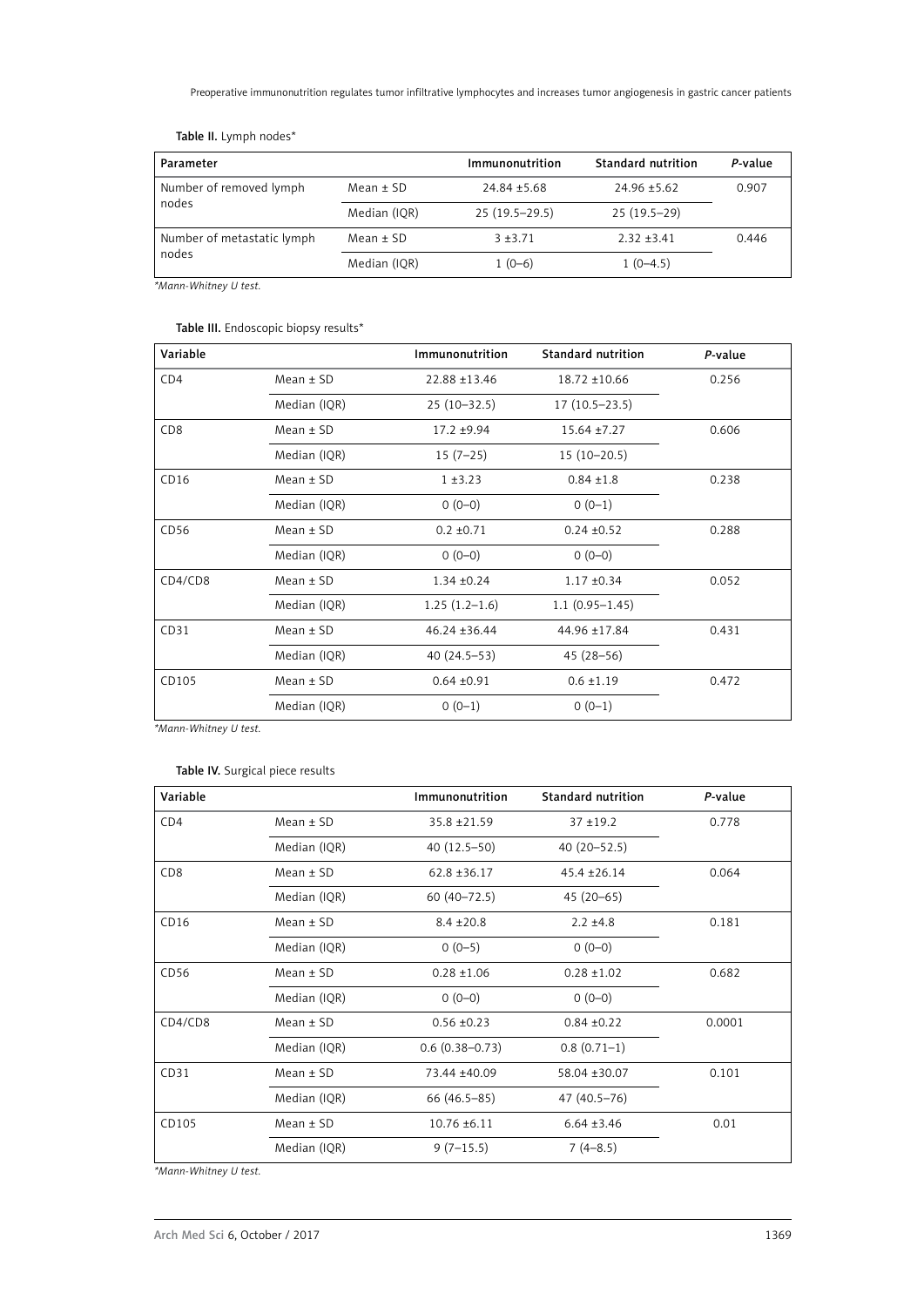es post-operative morbidity and the hospitalization period after major abdominal cancer surgery. Therefore, the guideline recommends pre-operative use for 5–7 days regardless of nutritional risks in patients who will undergo major upper abdominal surgery [1]. On the other hand, nutritional support was only used for the energy need to prevent immune weakness and muscle destruction by supplying essential micronutrition and proteins, but today it is used for modulating immune functions [2–8]. Arginine, omega-3 fatty acids, glutamine, and nucleotides that have positive effects on immune functions have been studied extensively.

Presence of TILs in the tumor microenvironment is an indicator of the immune response of the host, and forms the basis of the cancer immunoediting [9–13]. Presence and increased numbers of lymphocytes are known to be directly associated with survival in many tumors [14]. But the prognostic role of tumor-infiltrating immune cells in patients with gastric cancer is largely unknown. Only a few reports have been issued on the association between tumor infiltrating immune cells and the clinical outcome in gastric cancer. Ishigami *et al.* [15] reported that patients showing a high level of natural killer cell infiltration in tumor tissues have a better prognosis, and Maehara *et al.* [16] showed that a high density of dendritic cell infiltration is associated with the absence of lymph node metastasis. On the other hand, the group of Fukuda [17] found no significant difference in survival between patients with marked or slight TIL infiltration. However, they detected TILs by immunostaining in gastric cancer patients, classified cases into groups with marked or slight TIL infiltration, and did not determine TIL numbers.

T-cell-mediated adaptive immunity is considered to play a major role in antitumor immunity. In mouse models, it has been demonstrated that adaptive immunity prevents the development of tumors and inhibits tumor progression [13].

Accordingly, recent data [18] showed that in gastric cancer high densities of immune cells related to adaptive immunity, especially cytotoxic T cells and memory T cells, are associated with favorable survival and indicate that adaptive immunity plays a role in the prevention of tumor progression.

The ratio of CD4/CD8 T cells has indeed been used as an indicator for evaluating an individual's immune function. Though some investigations have demonstrated an immunologic antitumor effect of CD4 and CD8 [19], the clinical significance of the CD4/CD8 ratio in tumor infiltrating lymphocytes and/or in peripheral blood as an indicator of progressive gastrointestinal tumor and/or worse prognosis of patients has been occasionally reported [19]. Diederichsen *et al.* [20] reported that a low CD4/CD8 ratio in tumor infiltrating lymphocytes is an independent prognostic indicator in patients with colorectal carcinoma. Decrease of the CD4/CD8 ratio is correlated with progressive behavior of the tumor indicated by such tumor-related factors as stage of the tumor, tumor invasion, lymph node metastasis, and size of the tumor in gastric cancer [21].

Another factor associated with survival and metastasis is tumor vascularity. The relationship between tumor vascularity and prognosis of a number of solid tumors is still being investigated. Proteins such as angiogenic cytokines, proteolytic enzymes, and migratory factors are considered to have an effective role in neovascularization. Endoglin (CD105) is one of these factors. It is a member of the transforming growth factor β (TGF-β) family, which is active in regulation of cellular activities such as proliferation, migration, production of extracellular matrix and hematopoiesis. Endoglin binds with TGF-β1 and TGF-β3 receptors with high affinity and induces angiogenesis by antagonizing the inhibitory effect of TGF-β1 on endothelial cell [22]. Recent studies have shown that there is a strong association between endoglin and angiogenesis and it is crucial in vascular diseases and tumor progression [23, 24]. Endothelial cells in tumor, inflammatory and regenerative tissues with active angiogenesis exhibit more intense CD105 staining than normal tissues. Additionally, its expression in vessels of preneoplastic lesions is less than in tumor vessels [23]. Pan-endothelial cell markers, such as CD31, CD34 and factor VIII, react with not only newly forming vessels but also normal vessels within tumor tissues. Anti-CD105 antibodies preferentially bind with activated endothelial cells in angiogenic tissues but do not stain or minimally stain endothelial cell in normal tissues. Thus, anti-CD105 antibody is superior to the other endothelial cell markers in evaluation of angiogenesis or angiogenic potential [22–26]. Minhajat *et al.* investigated organ-specific endoglin in human cancers' angiogenesis and reported that it is specifically expressed in lung, brain, liver, colon, breast and stomach cancers [27]. Wang *et al*. investigated the expression levels of sinusoidal endothelial cell antibodies (SE-1), CD31 and CD105 in rats with hepatocellular carcinoma and found that there is a strong association between all three markers and angiogenesis [28]. All these findings indicate that CD105 is a specific marker of angiogenesis and is superior to the pan-endothelial cell markers in evaluation of neovascularization. Saad *et al.* studied the prognostic value of endoglin and vascular endothelial growth factor in esophageal cancers and reported that CD105 is a specific and sensitive prognostic factor for esophageal can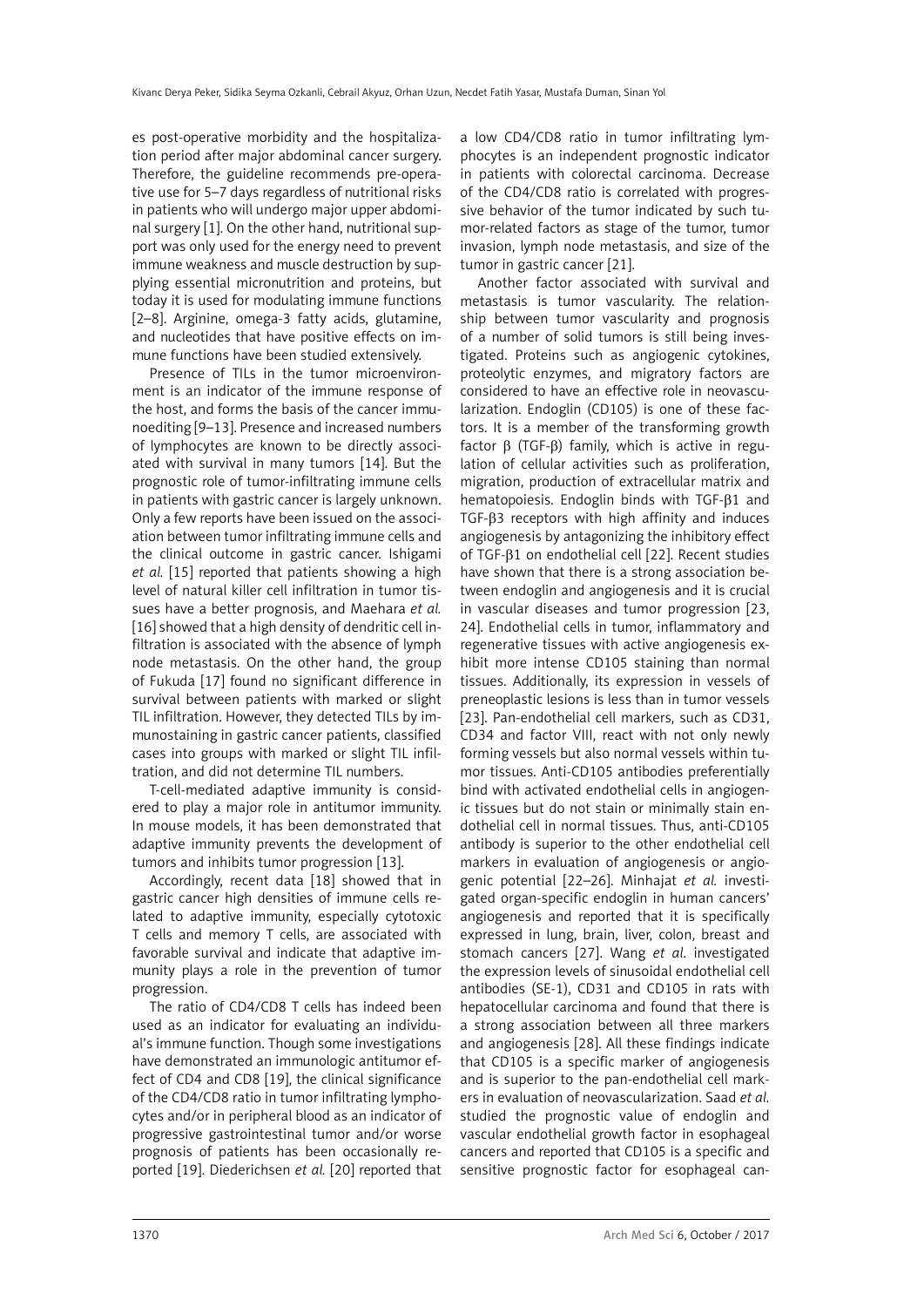cers [29]. Tachezy *et al.* proposed that the ratio of CD105/CD31 is an index of angiogenesis and is a prognostic factor for intraductal papillary mucinous neoplasm [30]. However, microvascular intensity in cancers, either stained with pan-endothelial marker or CD105, is an indicator of poor prognosis [31–33]. Thus, CD105 and CD31 are used as indicators of neovascularity.

In conclusion, in our study, we found decreased CD4/CD8 ratios in the immunonutrition group compared to the group that received standard nutrition calculated based on the calorie requirement before surgery. This suggests that immunonutrition regulates the balance between Th1 and Th2, and may increase survival based on the other studies on this matter. However, as an interesting result, the CD105 amount was higher in the immunonutrition group than in the standard nutrition group. This led to the conclusion that, based on the studies with endoglin in which immunonutrition was used during the pre-operative period in a manner not compliant with the ESPEN recommendations, this may be associated with metastasis and shorter recurrence rates. These findings can be best interpreted when larger patient series and 5-year survival are investigated.

# Conflict of interest

The authors declare no conflict of interest.

#### References

- 1. Weimann A, Braga M, Harsanyi L, et al. ESPEN Guidelines on Enteral Nutrition: surgery including organ transplantation. Clin Nutr 2006; 25: 224-44.
- 2. Schneider H, Atkinson SW. Immunonutrition fact or fad. J Nutr Health Aging 2000; 4: 120-3.
- 3. Ateş E, Yilmaz S, Erkasap S, et al. Perioperative immunonutrition ameliorates the postoperative immune depression in patients with gastrointestinal system cancer (prospective clinical study in 42 patients). Acta Gastroenterol Belg 2004; 67: 250-4.
- 4. Koretz RL. Immunonutrition. Fact, fantasy, and future. Curr Gastroenterol Rep 2002; 4: 332-7.
- 5. Evoy D, Lieberman MD, Fahey TJ 3rd, Daly JM. The role of arginine. Nutrition 1998; 14: 611-7.
- 6. Senkal M, Kemen M, Homann HH, Eickhoff U, Baier J, Zumtobel V. Modulation of postoperative immune response by enteral nutrition with a diet enriched with arginine, RNA, and omega-3 fatty acids in patients with upper gastrointestinal cancer. Eur J Surg 1995; 161: 115-22.
- 7. Clemente CG, Mihm MC Jr, Bufalino R, Zurrida S, Collini P, Cascinelli N. Prognostic value of tumor infiltrating lymphocytes in the vertical growth phase of primary cutaneous melanoma. Cancer 1996; 77: 1303-10.
- 8. Zheng Y, Li F, Qi B, et al. Application of perioperative immunonutrition for gastrointestinal surgery: a metaanalysis of randomized controlled trials. Asia Pac J Clin Nutr 2007; 16: 253-7.
- 9. Jass JR. Lymphocytic infiltration and survival in rectal cancer. J Clin Pathol 1986; 39: 585-9.
- 10. Naito Y, Saito K, Shiiba K, et al. CD8+ T cells infiltrated within cancer cell nests as a prognostic factor in human colorectal cancer. Cancer Res 1998; 58: 3491-4.
- 11. Schumacher K, Haensch W, Roefzaad C, Schlag PM. Prognostic significance of activated CD8(+) T cell infiltrations within esophageal carcinomas. Cancer Res 2001; 61: 3932-6.
- 12. Nakano O, Sato M, Naito Y, et al. Proliferative activity of intratumoral CD8(+) T-lymphocytes as a prognostic factor in human renal cell carcinoma: clinicopathologic demonstration of antitumor immunity. Cancer Res 2001; 61: 5132-6.
- 13. Dunn GP, Old LJ, Schreiber RD. The immunobiology of cancer immunosurveillance and immunoediting. Immunity 2004; 21: 137-48.
- 14. Gooden MJ, de Bock GH, Leffers N, Daemen T, Nijman HW. The prognostic influence of tumour-infiltrating lymphocytes in cancer: a systematic review with metaanalysis. Br J Cancer 2011; 105: 93-103.
- 15. Ishigami S, Natsugoe S, Tokuda K, et al. Prognostic value of intratumoral natural killer cells in gastric carcinoma. Cancer 2000; 88: 577-83.
- 16. Maehara Y, Tomisaki S, Oda S, et al. Lymph node metastasis and relation to tumor growth potential and local immune response in advanced gastric cancer. Int J Cancer 1997; 74: 224-8.
- 17. Fukuda K, Tsujitani S, Maeta Y, Yamaguchi K, Ikeguchi M, Kaibara N. The expression of RCAS1 and tumor infiltrating lymphocytes in patients with T3 gastric carcinoma. Gastric Cancer 2002; 5: 220-7.
- 18. Lee HE, Chae SW, Lee YJ, et al. Prognostic implications of type and density of tumour-infiltrating lymphocytes in gastric cancer. Br J Cancer 2008; 99: 1704-11.
- 19. Cho Y, Miyamoto M, Kato K, et al. CD4+ and CD8+ T cells cooperate to improve prognosis of patients with esophageal squamous cell carcinoma. Cancer Res 2003; 63: 1555-9.
- 20. Diederichsen AC, Hjelmborg JB, Christensen PB, Zeuthen J, Fenger C. Prognostic value of the CD4+/CD8+ ratio of tumour infiltrating lymphocytes in colorectal cancer and HLA-DR expression on tumour cells. Cancer Immunol Immunother 2003; 52: 423-8.
- 21. Lee WJ, Chang KJ, Lee CS, Chen KM. Selective depression of T-lymphocyte subsets in gastric cancer patients: an implication of immunotherapy. J Surg Oncol 1994; 55: 165-9.
- 22. Fonsatti E, Del Vecchio L, Altomonte M, et al. Endoglin: an accessory component of the TGFbeta binding receptor complex with diagnostic, prognostic potential in human malignancies. J Cell Physiol 2001; 188: 1-7.
- 23. Balza E, Castellani P, Zijlstra A, Neri D, Zardi L, Siri A. Lack of specificity of endoglin expression for tumor blood vessels. Int J Cancer 2001; 94: 579-85.
- 24. Yao Y, Kubota T. Prognostic significance of microvessel density determined by an anti-CD105/endoglin monoclonal antibody in astrocytic tumors: comparison with an anti-CD31 monoclonal antibody. Neuropathology 2005; 25: 201-6.
- 25. Abdulrauf SI, Edvardsen K, Ho KL, Yang XY, Rock JP, Rosenblum ML. Vascular endothelial growth factor expression and vascular density as prognostic markers of survival in patients with low-grade astrocytoma. J Neurosurg 1998; 88: 513-20.
- 26. Weidner N. The importance of tumor angiogenesis. The evidence continues to grow. Am J Clin Pathol 2004; 122: 675-7.
- 27. Minhajat R, Mori D, Yamasaki F, Sugita Y, Satoh T, Tokunaga O. Organ-specific endoglin (CD105) expression in